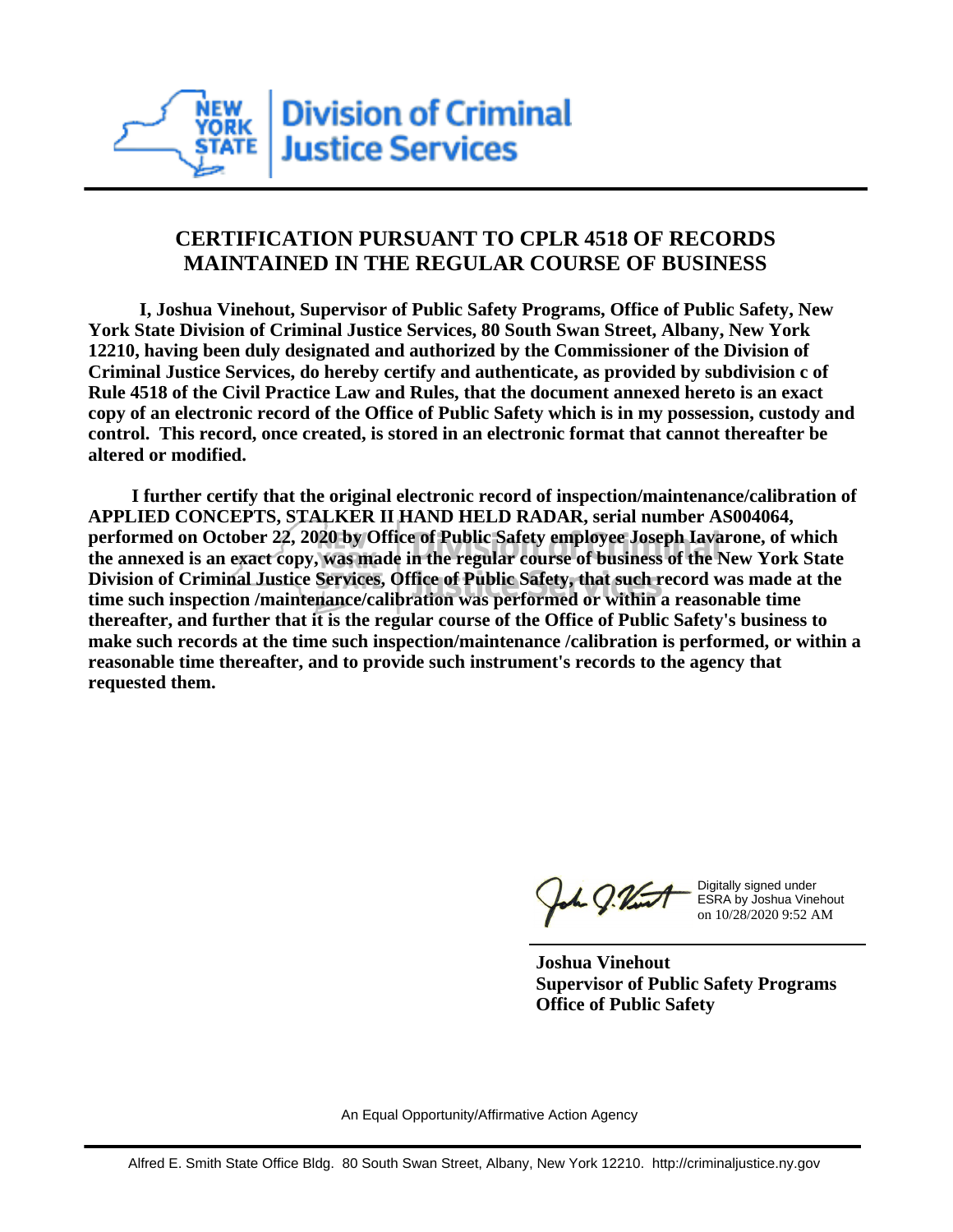## **RADAR RECORD OF INSPECTION / MAINTENANCE / CALIBRATION**

**Name of Submitting Agency: Stony Point Town Police Department Manufacturer: APPLIED CONCEPTS Model: STALKER II HAND HELD Date: October 22, 2020 Serial Number: AS004064**

 **I hereby certify that APPLIED CONCEPTS RADAR, model STALKER II HAND HELD, serial number AS004064/ / N/A / / N/A, has been calibrated using standards whose accuracies are established by the National Bureau of Standards, or have been derived by the ratio type of self calibration techniques. Calibration has been effected by controlled tests performed on the date indicated above.**

| <b>Test No</b> | <b>Internal Standard</b>                   | <b>Test Result</b> |
|----------------|--------------------------------------------|--------------------|
|                | <b>PAS MPH</b>                             | <b>PAS MPH</b>     |
| <b>Test No</b> | <b>Certification Standard (Stationary)</b> | <b>Test Result</b> |
|                | 40 MPH                                     | <b>40 MPH</b>      |
|                | 25 MPH<br><b>YORK</b>                      | <b>25 MPH</b>      |
| <b>Test No</b> | <b>Certification Standard (Moving)</b>     | <b>Test Result</b> |
|                | <b>40 MPH</b>                              | 15 MPH             |
|                | <b>25 MPH</b>                              |                    |

**Turning Fork Certification / Date of Certification: October 22, 2020**

| <b>Serial Number</b> | <b>Frequency</b> | <b>Test Result</b> |
|----------------------|------------------|--------------------|
| FB246764             | 4164 HZ          | 40 MPH             |

**The above stated tuning fork has been tested and found to oscillate at 4164 Hertz. It will cause a calibration signal of 40 MPH when used with a Doppler traffic radar operating at 34,700 Mhz.**

| <b>Serial Number</b> | Frequency | <b>Test Result</b> |
|----------------------|-----------|--------------------|
| FA145720             | 2613 HZ   | 25 MPH             |

**The above stated tuning fork has been tested and found to oscillate at 2613 Hertz. It will cause a calibration signal of 25 MPH when used with a Doppler traffic radar operating at 34,700 Mhz.**

 **I further certify that the entries made in these records were made at the time that the inspection /maintenance/calibration of the above identified RADAR was performed, or within a reasonable time thereafter.**

 *page 1 of 2* 

Digitally signed under ESRA by Joseph Iavarone on 10/22/2020 12:30 PM

**Joseph Iavarone Highway Safety Equipment Technician Office of Public Safety**

**\_\_\_\_\_\_\_\_\_\_\_\_\_\_\_\_\_\_\_\_\_\_\_\_\_\_\_\_\_\_\_\_\_\_\_\_\_**